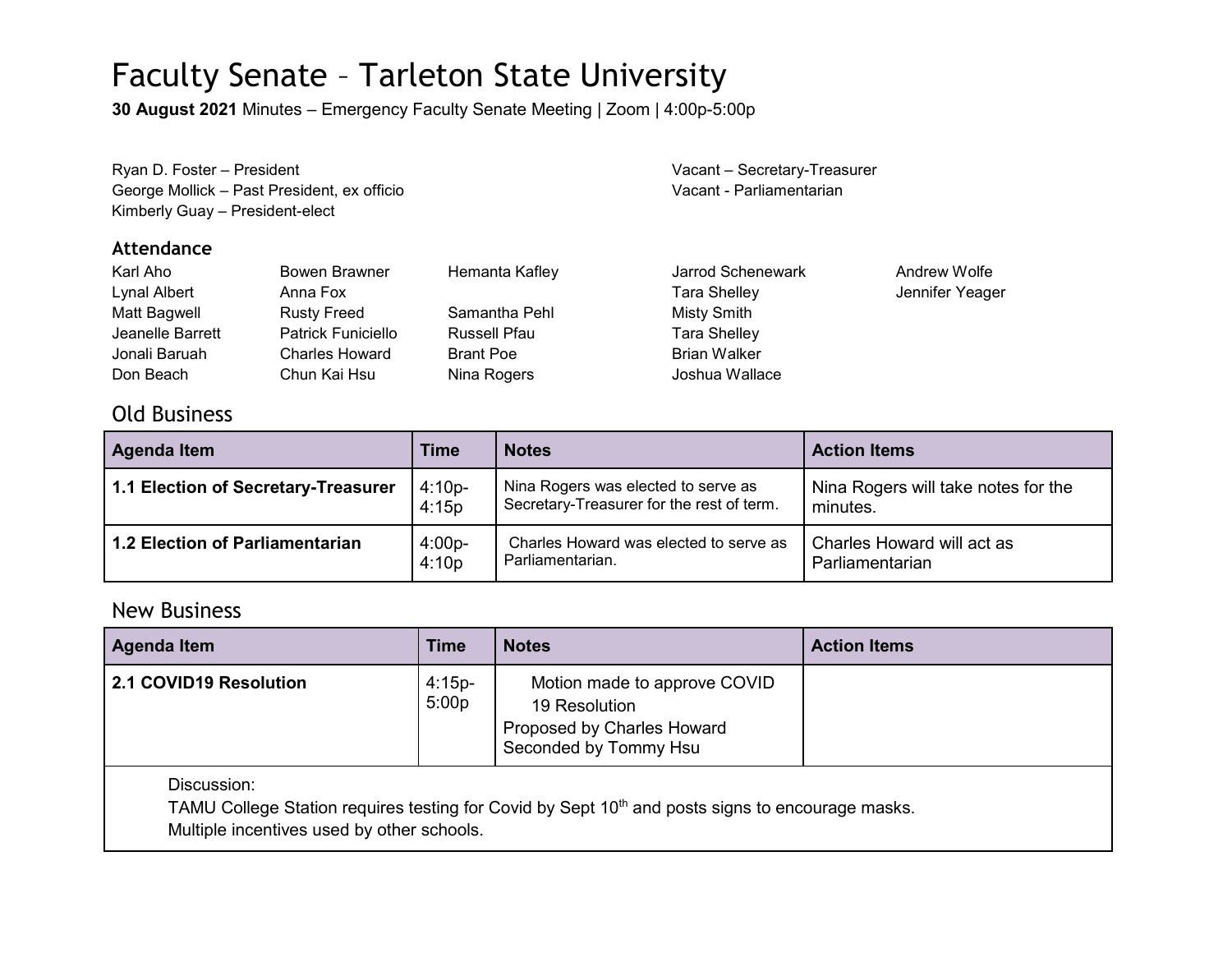## Faculty Senate – Tarleton State University

**30 August 2021** Minutes – Emergency Faculty Senate Meeting | Zoom | 4:00p-5:00p

Concern with lack of any proactive policy. Resolution not to be divisive, but to evaluate options to increase safety. Prior Task force dissolved, therefore not sure what actions are being considered. Emails too often and somewhat confusing. Some faculty felt we were not doing enough; there is a lack of safety protocols; burden on faculty with face-2-face classes, and/or we should follow CDC guidelines. Leadership should model mask wearing and safe protocols. Some faculty were not supportive of mandates. Taking actions now could provide a safer, less disruptive Spring 2022. Incentives without guidelines may create issues and added disruption. Attendance/seating requirement onerous since there has not been any use of the information. Some faculty felt the marketing of 'socially distanced/no problems with COVID at Tarleton' did not represent their experience of maximum capacity classrooms. Dr. Foster to follow-up on use of

|  |                                                                                                             | attendance/seating information.                                                                                                                                                                                                        |
|--|-------------------------------------------------------------------------------------------------------------|----------------------------------------------------------------------------------------------------------------------------------------------------------------------------------------------------------------------------------------|
|  | <b>Question called</b>                                                                                      | Bowen Brawn (17 yes, 0 no, 0<br>abstain)                                                                                                                                                                                               |
|  | Move to approve resolution by Russell<br>Pfau<br>Seconded by George Mollick<br>(23 yes, 0 no and 0 abstain) | Letter sent with resolution to President<br>Hurley and Provost Murray noting the<br>desire to partner with administration to<br>find legal proactive ways to minimize<br>the number of COVID 19 cases at<br>Tarleton State University. |

### Additional Business

| Agenda Item | <b>Time</b> | <b>Notes</b> | <b>Action Items</b> |
|-------------|-------------|--------------|---------------------|
| none        |             |              |                     |